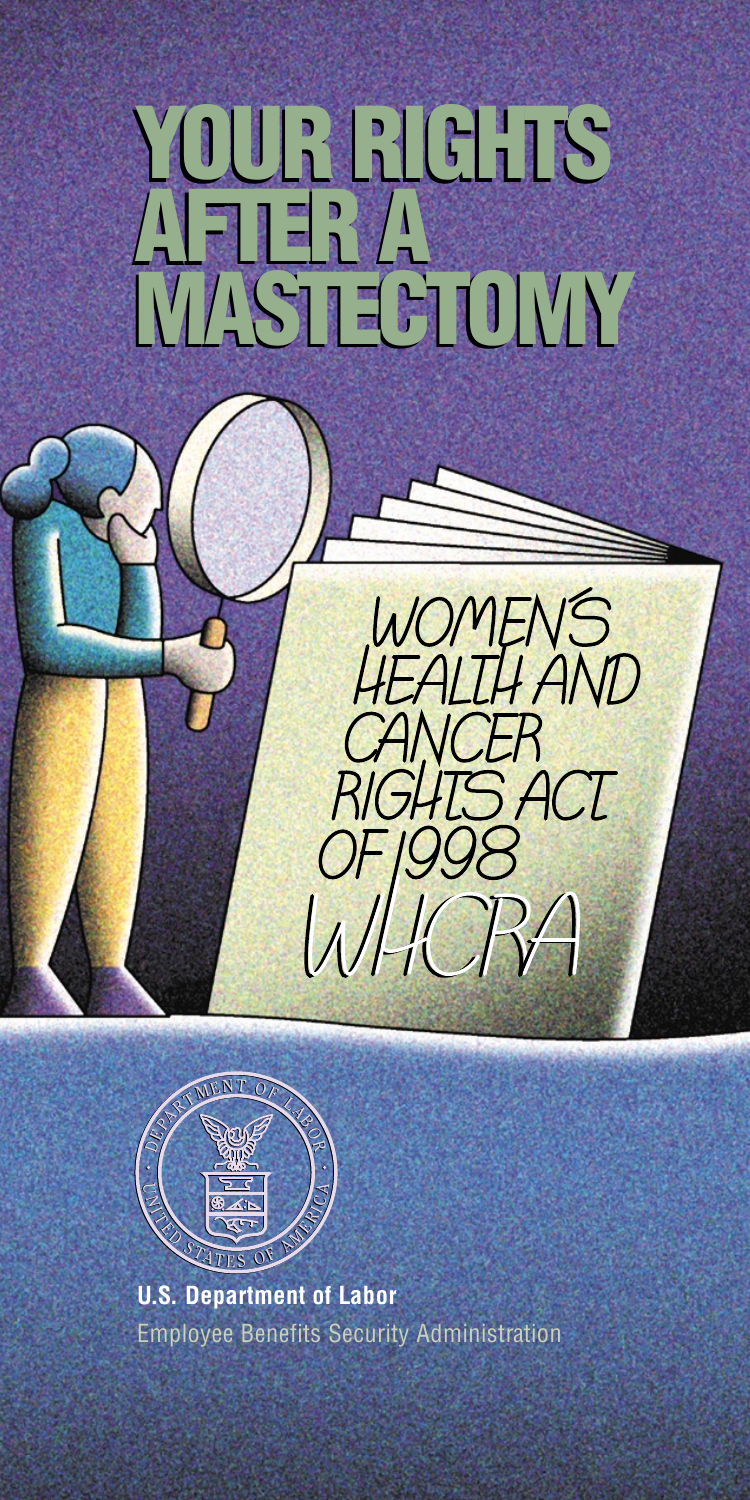f you have had a mastectomy or expect to have one, you may be entitled to special rights under the Women's Health and Cancer Rights Act of 1998 (WHCRA).

The following questions and answers clarify your basic WHCRA rights. Under WHCRA, if your group health plan covers mastectomies, the plan must provide certain reconstructive surgery and other post-mastectomy benefits.

Your health plan or issuer is required to provide you with a notice of your rights under WHCRA when you enroll in the health plan, and then once each year.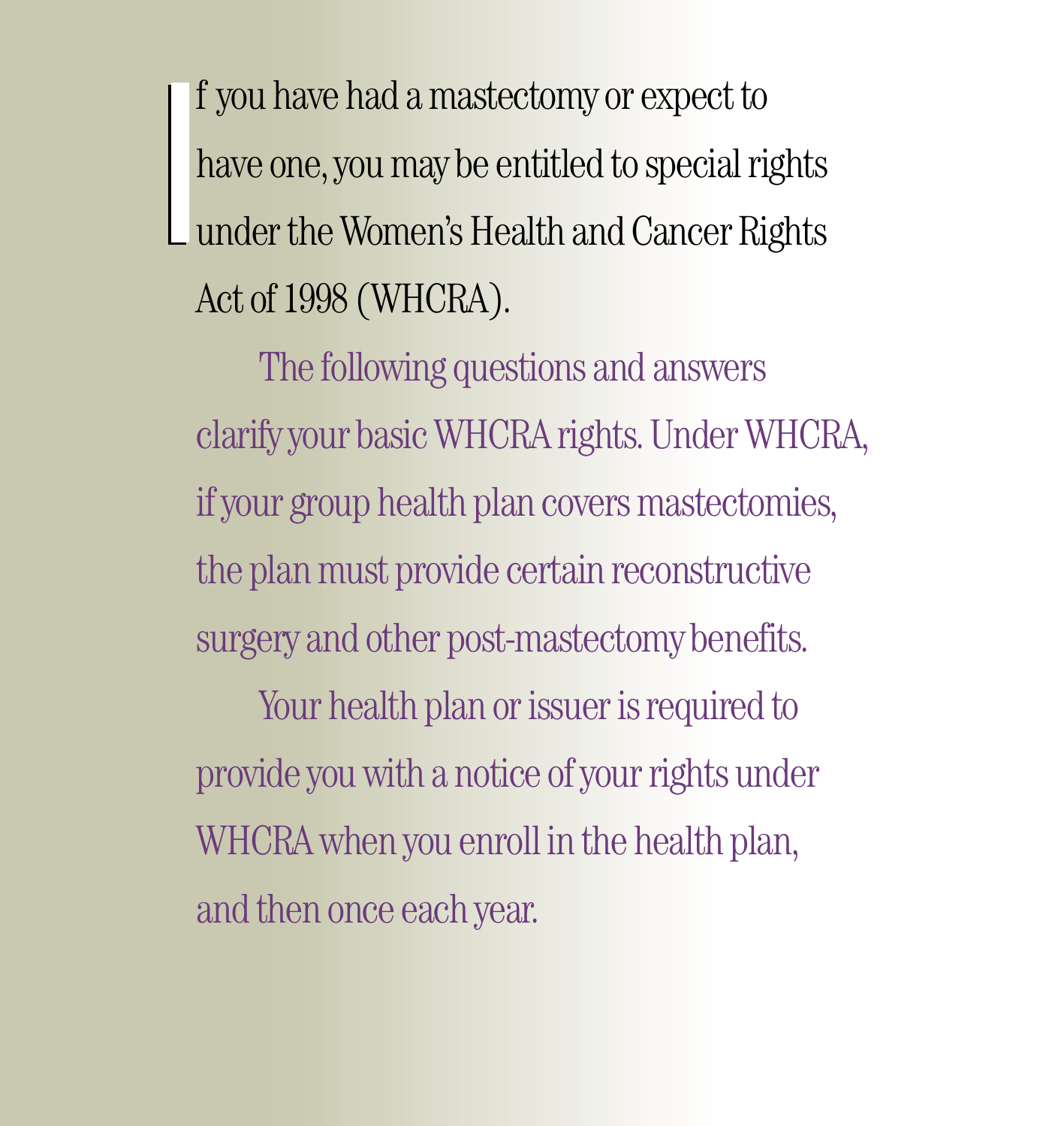## The following information provides answers to frequently asked questions about WHCRA.

#### **I've been diagnosed with breast cancer and plan to have a mastectomy. How will WHCRA affect my benefits?**

Under WHCRA, group health plans, insurance companies and health maintenance organizations (HMOs) offering mastectomy coverage also must provide coverage for certain services relating to the mastectomy in a manner determined in consultation with your attending physician and you. This required coverage includes all stages of reconstruction of the breast on which the mastectomy was performed, surgery and reconstruction of the other breast to produce a symmetrical appearance, prostheses and treatment of physical complications from the mastectomy, including lymphedema. **I have not been diagnosed with cancer. However, due to other medical reasons I must undergo a mastectomy.**

#### **Does WHCRA apply to me?**

Yes, if your group health plan covers mastectomies and you are receiving benefits in connection with a mastectomy. Despite its name, nothing in the law limits WHCRA rights to cancer patients.

#### **Does WHCRA require all group health plans, insurance companies and HMOs to provide reconstructive surgery benefits?**

Generally, group health plans, as well as their insurance companies and HMOs, that provide coverage for medical and surgical benefits with respect to a mastectomy must comply with WHCRA.

However, if your coverage is provided by a "church plan" or "governmental plan", check with your plan administrator. Certain plans that are church plans or governmental plans may not be subject to this law.

#### **May group health plans, insurance companies or HMOs impose deductibles or coinsurance requirements on the coverage specified in WHCRA?**

Yes, but only if the deductibles and coinsurance are consistent with those established for other benefits under the plan or coverage. **I just changed jobs and am enrolled under my new employer's plan. I underwent a mastectomy and chemotherapy treatment under my previous employer's plan. Now I want reconstructive surgery. Under WHCRA, is my new employer's plan required to cover my reconstructive surgery?**

If your new employer's plan provides coverage for mastectomies and if you are receiving benefits under the plan that are related to your mastectomy, then your new employer's plan generally is required to cover reconstructive surgery if you request it. In addition, your new employer's plan generally is required to cover the other benefits specified in WHCRA. It does not matter that your mastectomy was not covered by your new employer's plan.

However, a group health plan may limit benefits relating to a health condition that was present before your enrollment date in your current employer's plan through a preexisting condition exclusion. A Federal law known as the Health Insurance Portability and Accountability Act of 1996 (HIPAA) limits the circumstances under which a preexisting condition exclusion may be applied.

Specifically, HIPAA provides that a plan may impose a preexisting condition exclusion only if:

- The exclusion relates to a condition (whether physical or mental) for which medical advice, diagnosis, care or treatment was recommended or received within the 6- month period ending on your enrollment date;
- The exclusion extends no more than 12 months (or 18 months in the case of a late enrollee in the new plan) after the enrollment date; and
- The preexisting condition exclusion period is reduced by the days of prior creditable coverage (if any, which is defined in HIPAA as most health coverage).

The plan also must provide you with written notification of the existence and terms of any preexisting condition exclusion under the plan and of your rights to demonstrate prior creditable coverage.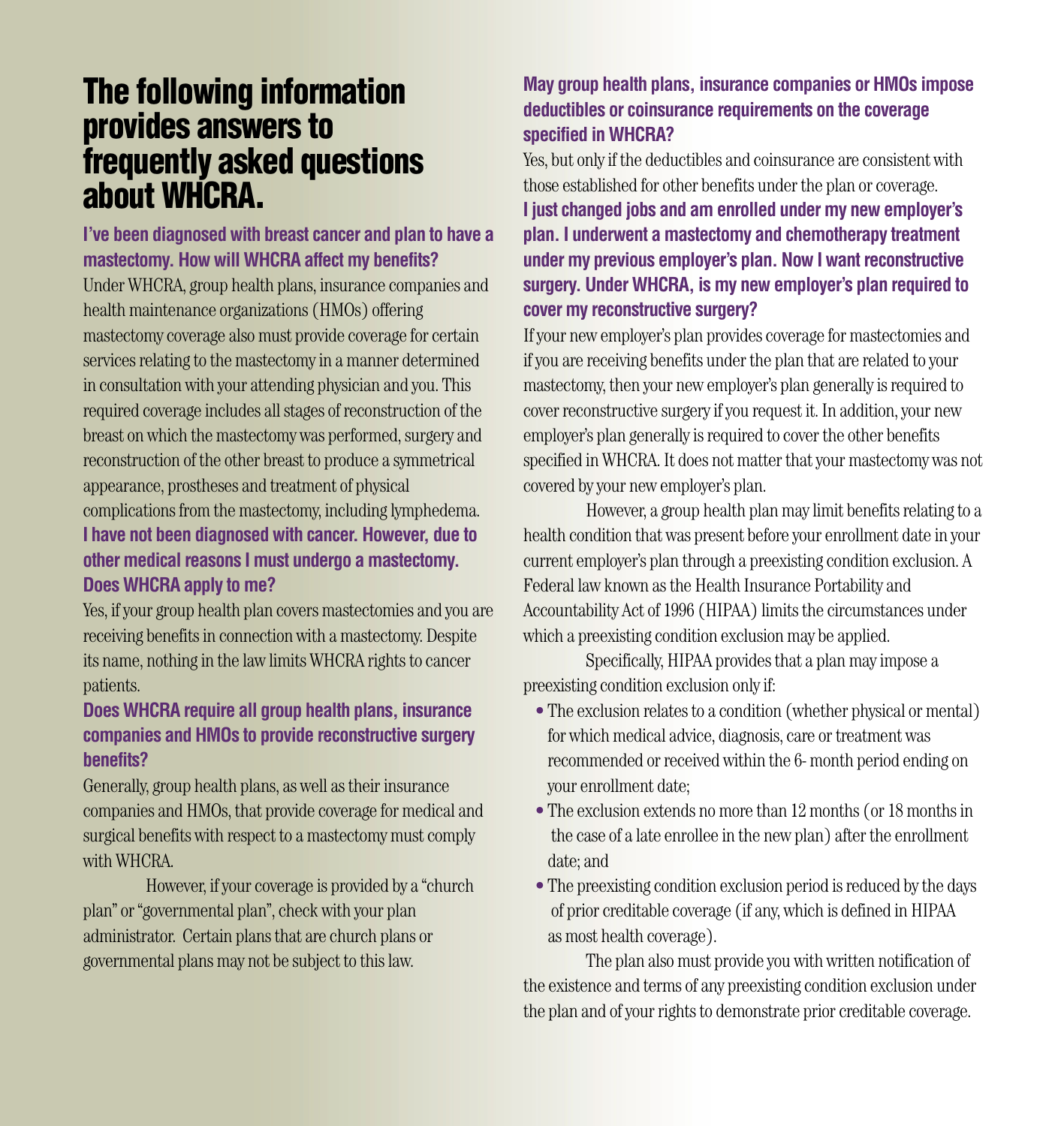For an explanation of HIPAA, request a copy of *Your Health Plan and HIPAA...Making the Law Work for You.*(see resources on back panel).

#### **My employer's group health plan provides coverage through an insurance company. Following my mastectomy, my employer changed insurance companies. The new insurance company is refusing to cover my reconstructive surgery. Does WHCRA provide me with any protections?**

Yes, as long as the new insurance company provides coverage for mastectomies, you are receiving benefits under the plan related to your mastectomy, and you elect to have reconstructive surgery. If these conditions apply, the new insurance company is required to provide coverage for breast reconstruction as well as the other benefits required under WHCRA. It does not matter that your mastectomy was not covered by the new insurance company.

#### **I understand that my group health plan is required to provide me with a notice of my rights under WHCRA when I enroll in the plan. What information can I expect to find in this notice?**

Plans must provide a notice to all employees when they enroll in the health plan describing the benefits that WHCRA requires the plan and its insurance companies or HMOs to cover. These benefits include coverage of all stages of reconstruction of the breast on which the mastectomy was performed, surgery and reconstruction of the other breast to produce a symmetrical appearance, prostheses, and treatment of physical complications of the mastectomy, including lymphedema.

The enrollment notice also must state that for the covered employee or their family member who is receiving mastectomy-related benefits, coverage will be provided in a manner determined in consultation with the attending physician and the patient.

Finally, the enrollment notice must describe any deductibles and coinsurance limitations that apply to the coverage specified under WHCRA. Deductibles and coinsurance limitations may be imposed only if they are consistent with those established for other benefits under the plan or coverage.

#### **What can I expect to find in the annual WHCRA notice from my health plan?**

Your annual notice should describe the four categories of coverage required under WHCRA and information on how to obtain a detailed description of the mastectomy-related benefits available under your plan. For example, an annual notice might look like this:

"Do you know that your plan, as required by the Women's Health and Cancer Rights Act of 1998, provides benefits for mastectomy-related services including all stages of reconstruction and surgery to achieve symmetry between the breasts, prostheses, and complications resulting from a mastectomy, including lymphedema? Call your plan administrator [phone number here] for more information."

Your annual notice may be the same notice provided when you enrolled in the plan if it contains the information described above.

**My State requires health insurance issuers to cover the benefits required by WHCRA and also requires health insurance issuers to cover minimum hospital stays in connection with a mastectomy (which is not required by WHCRA). If I have a mastectomy and breast reconstruction, am I also entitled to the minimum hospital stay?** If your employer's group health plan provides coverage through an insurance company or HMO, you are entitled to the minimum hospital stay required by the State law. Many State laws provide more protections than WHCRA. Those additional protections apply to coverage provided by an insurance company or HMO (known as "insured" coverage).

If your employer's plan does not provide coverage through an insurance company or HMO (in other words, your employer "self-insures" your coverage), then the State law does not apply. In that case, only the Federal law, WHCRA, applies, and it does not require minimum hospital stays.

To find out if your group health coverage is "insured" or "self-insured," check your health plan's Summary Plan Description or contact your plan administrator. (continued on back panel)